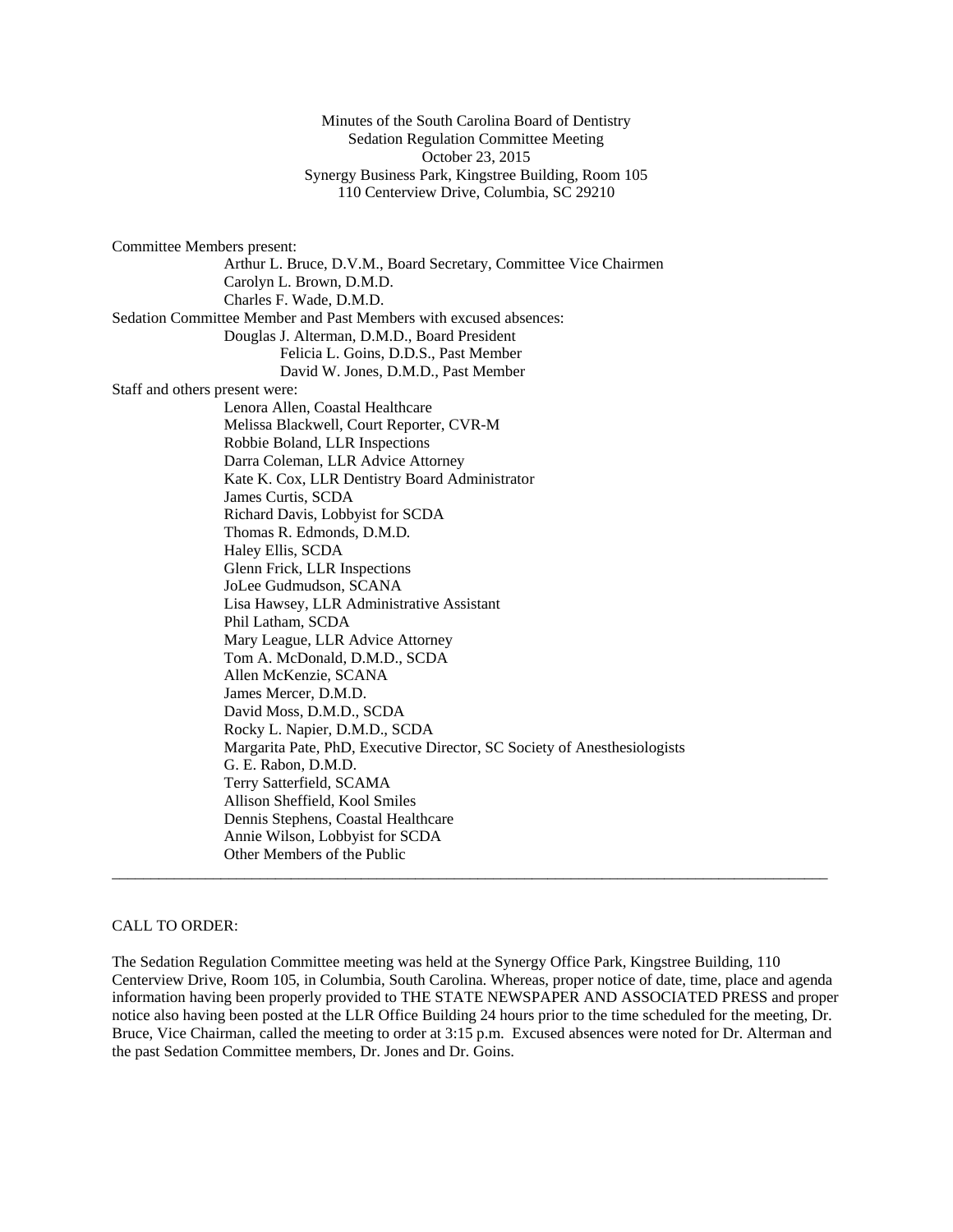Sedation Regulation Committee Minutes October 23, 2015 Page two

# APPROVAL OF THE AGENDA:

## Dr. Bruce reviewed the Agenda.

**Motion:** Dr. Wade made a motion to approve the Agenda. Dr. Brown seconded the motion. The motion passed.

#### UNFINISHED BUSINESS:

The draft of the proposed regulations was reviewed. Questions and discussion followed.

Topics of Comments for Proposed Sedation Regulations from Stakeholders were:

- 1. Definitions in the draft need to be definitions with wording acceptable to the profession and when in more than one location need to match word for word.
- 2. Changing the use of "conscious" sedation and use correct terminology.

**Motion:** Dr. Wade made a motion to change the use of "conscious" sedation in the draft and use correct terminology. Dr. Brown seconded the motion. The motion passed.

- 3. Fee for the permits was discussed to be for dentists, not facilities.
- 4. The number of permits must a professional hold was determined to be one permit at the highest level of sedation.

**Motion:** Dr. Wade made a motion to indicate that only one permit is needed by a dentist, as the higher level permit would include and cover the lower level sedation permit. Dr. Brown seconded the motion. The motion passed.

- 5. Inspecting facilities for permitting each dentist was discussed.
- 6. No grandfathering was clarified.
- 7. Some scribner errors were corrected and Section F. was discussed as the need to remove the unnecessary second sentence regarding CRNAs.

**Motion:** Dr. Wade made a motion to indicate that the last sentence in Section F be removed. Dr. Brown seconded the motion. The motion passed.

- 8. Inspectors were discussed to support 40-15-410 (B). They would be trained to inspect from a checklist which has been provided the oral surgeons and will be further developed. It was stated that some oral surgeons may help LLR with the training. It was noted that LLR already is prepared to have inspectors for this purpose.
- 9. Processes were discussed on how permitting will be announced and the timelines to allow for permitting the dentists.

#### Discussion followed.

It was determined that a new draft of the proposed regulation will be written by Ms. League to clarify all definitions used, clarify the two permits; correct scribner errors, and correct Section F. It was noted the Board of Dentistry will consider the Regulation 39-17 Guidelines for Sedation and General Anesthesia as written by this Committee at its next meeting on Friday, November 13, 2015.

#### NEW BUSINESS:

There was no new business.